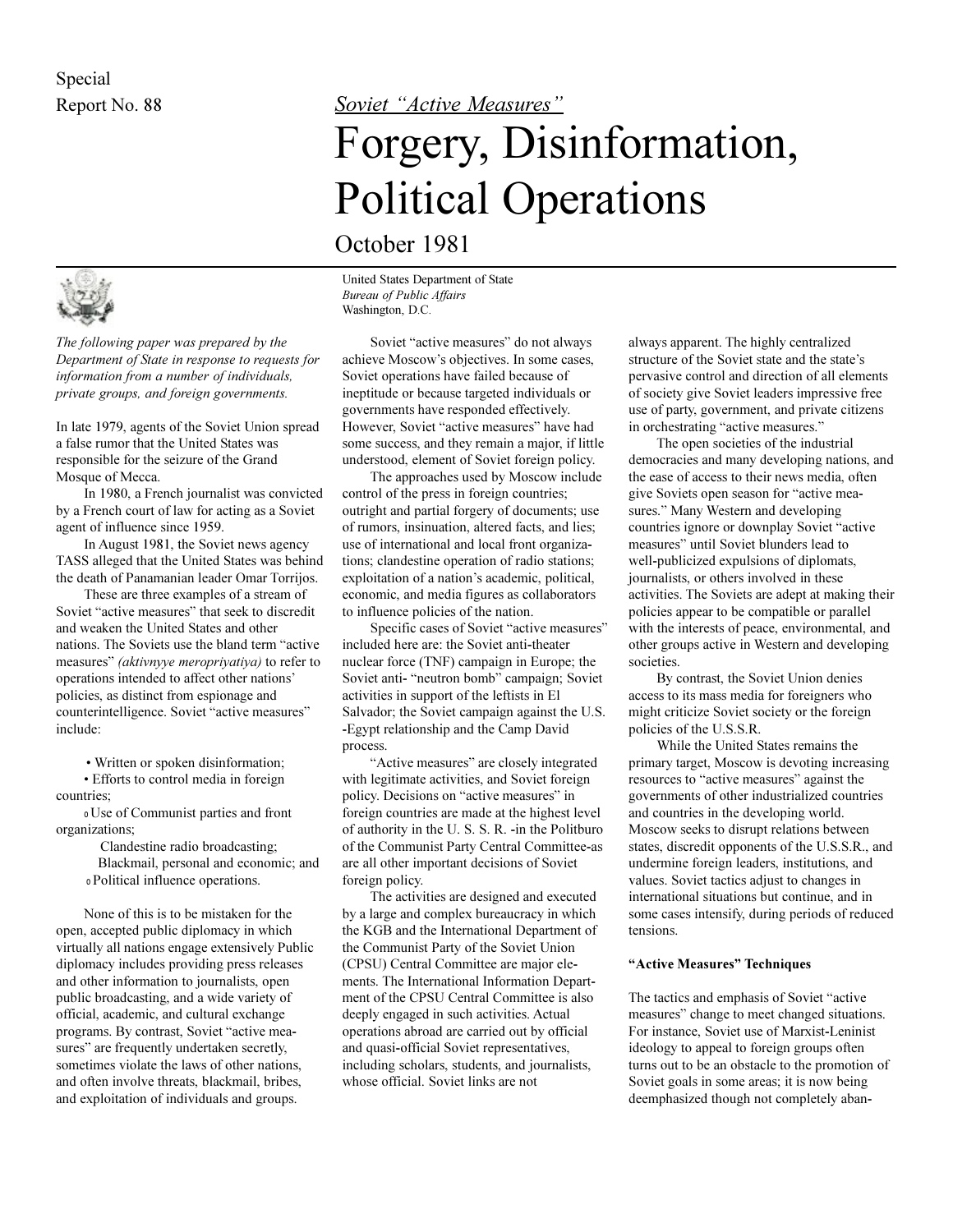doned. At the same time, some religious themes-notably the Soviet assertion that the Islamic religion occupies a favorable position in the U. S. S. R. -have assumed greater significance, as Moscow courts Islamic countries in Africa and the Middle East.

Similarly, while Soviet-dominated international front groups still are important in Soviet "active measures" abroad, Moscow is broadening its base of support by using more single-interest groups and fronts formed for particular purposes to promote its goals.

Soviet "active measures" involve a mix of ingenious and crude techniques. A brief sample of types of activities includes the following.

**Efforts to Manipulate the Press in Foreign Countries.** Soviet agents frequently insert falsely attributed press material into the media of foreign countries. In one developing country, Soviets used more than two dozen local journalists to plant media items favorable to the U.S. S. R. Soviets have also used the Indian news weekly Blitz to publish forgeries, falsely accuse Americans of being CIA personnel or agents, and disseminate Soviet-inspired documents. In another country, the Soviets used local journalists to exercise substantial control over the contents of two major daily newspapers.

**Forgeries**. Soviet forgeries-completely fabricated or altered versions of actual documents-are produced and circulated to mislead foreign governments, media, and public opinion. Recent Soviet forgeries are better and appear more frequently than in the past. Among forgeries that Soviet agents have produced and distributed are bogus U.S. military manuals and fabricated war plans designed to create tensions between the United States and other countries. In some cases, the Soviets used actual documents passed to the KGB by U.S. Army Sergeant Robert Lee Johnson (who was eventually arrested and convicted as a Soviet agent) as models for style and format in Soviet forgeries. In one case, Soviet agents, seeking to disrupt NATO theater nuclear force modernization, circulated a forged "top secret" letter from Secretary of State Cyrus Vance to another Western foreign minister.

**Disinformation.** Soviet agents use rumor, insinuation, and distortion of facts to discredit foreign governments and leaders. In late 1979, Soviet agents spread a false rumor that the United States was behind the seizure of the Grand Mosque of Mecca. In another case,

Soviet officials "warned" officials of a West European country that the CIA had increased its activities in the country and that a coup was being planned. Sometimes these disinformation campaigns appear in foreign media suborned by the Soviets, enabling Moscow to cite foreign sources for some of the distortions and misstatements that often appear in the Soviet media. A recent and particularly egregious example was the August 1981 TASS allegation that the United States was behind the death of Panamanian General Omar Torrijos.

**Control of International and Local Front Organizations.** Moscow controls pro-Soviet international front organizations through the International Organizations Section of the International Department of the CPSU Central Committee. Front organizations are more effective than openly pro-Soviet groups because they can attract members from a broad political spectrum. Prominent among these fronts are the World Peace Council, the World Federation of Trade Unions, the World Federation of Democratic Youth, and the Women's International Democratic Federation. Moscow's agents use Soviet "friendship" and cultural societies in many countries to contact people who would not participate in avowedly pro-Soviet or Communist organizations. The function of front, "friendship," and cultural groups is to support Soviet goals and to oppose policies and leaders whose activities do not serve Soviet interests.

To complement organizations known for pro-Soviet bias, the Soviets sometimes help establish and fund ad hoe front groups that do not have histories of close association with the Soviet Union and can attract members from a wide political spectrum.

**Clandestine Radio Stations.** The Soviet Union operates two clandestine radio stations: the National Voice of Iran (NVOI) and Radio Ba Yi, which broadcast regularly from the Soviet Union to Iran and China. Moscow has never publicly acknowledged that it sponsors the stations, which represent themselves as organs of authentic local "progressive" forces. The broadcasts of both of these Soviet stations illustrate the use of "active measures" in support of Soviet foreign policy goals. For instance, NVOI broadcasts to Iran in 1979-80 consistentLy urged that the American diplomatic hostages not be released, while Soviet official statements supported the hostages claim to diplomatic immunity

**Economic Manipulation.** The Soviet Union also uses a variety of covert economic maneuvers in "active measures" operations.

For example, a Soviet ambassador in a West European country warned a local businessman that his sales to the U.S. S. R. would suffer if he went ahead with plans to provide technical assistance to China. In another industrialized country, Soviet agents sought to increase local concern over the stability of the dollar by driving up the price of gold. This was to be accomplished by manipulating a flow of both true and false information to local businessmen and government leaders. The gambit failed because the Soviet officials who attempted to carry it out did not fully understand the financial aspects of the operation.

#### **Political Influence Operations.**

Political influence operations are the most important but least understood aspect of Soviet "active measures" activities. These operations seek to exploit contacts with political, economic, and media figures in target countries to secure active collaboration with Moscow. In return for this collaboration, Soviet officials offer inducements tailored to the specific requirements or vulnerabilities of the individual involved. In 1980, Pierre-Charles Pathe, a French journalist, was convicted for acting as a Soviet agent of influence since 1959. His articles-all subtly pushing the Soviet line on a wide range of international issues-were published in a number of important newspapers and journals, sometimes under the pseudonym of Charles Morand. The journalist also published a private newsletter which was regularly sent to many newspapers, members of parliament, and a number of foreign embassies. The Soviets used Pathe over a number of years to try to influence the attitudes of the prominent subscribers to his newsletter and to exploit his broad personal contacts.

In other cases, Soviet officials establish close relationships with political figures in foreign countries and seek to use these contacts in "active measures" operations. Capitalizing on the host government official's ambition, his Soviet contact claims to be a private channel to the Soviet leadership. To play upon his sense of self-importance and to enhance his credibility within his own government, the host government official may be invited to meetings with high-level Soviet leaders. The Soviets then exploit the local official to pass a mixture of true, distorted, and false information-all calculated to serve Soviet objectives-to the host government.

**Use of Academicians and Journalists.** Soviet academicians, who often are accepted abroad as legitimate counterparts of their non-Soviet colleagues, frequently engage in "active measures." Unlike their free world counterparts, they must play two roles-their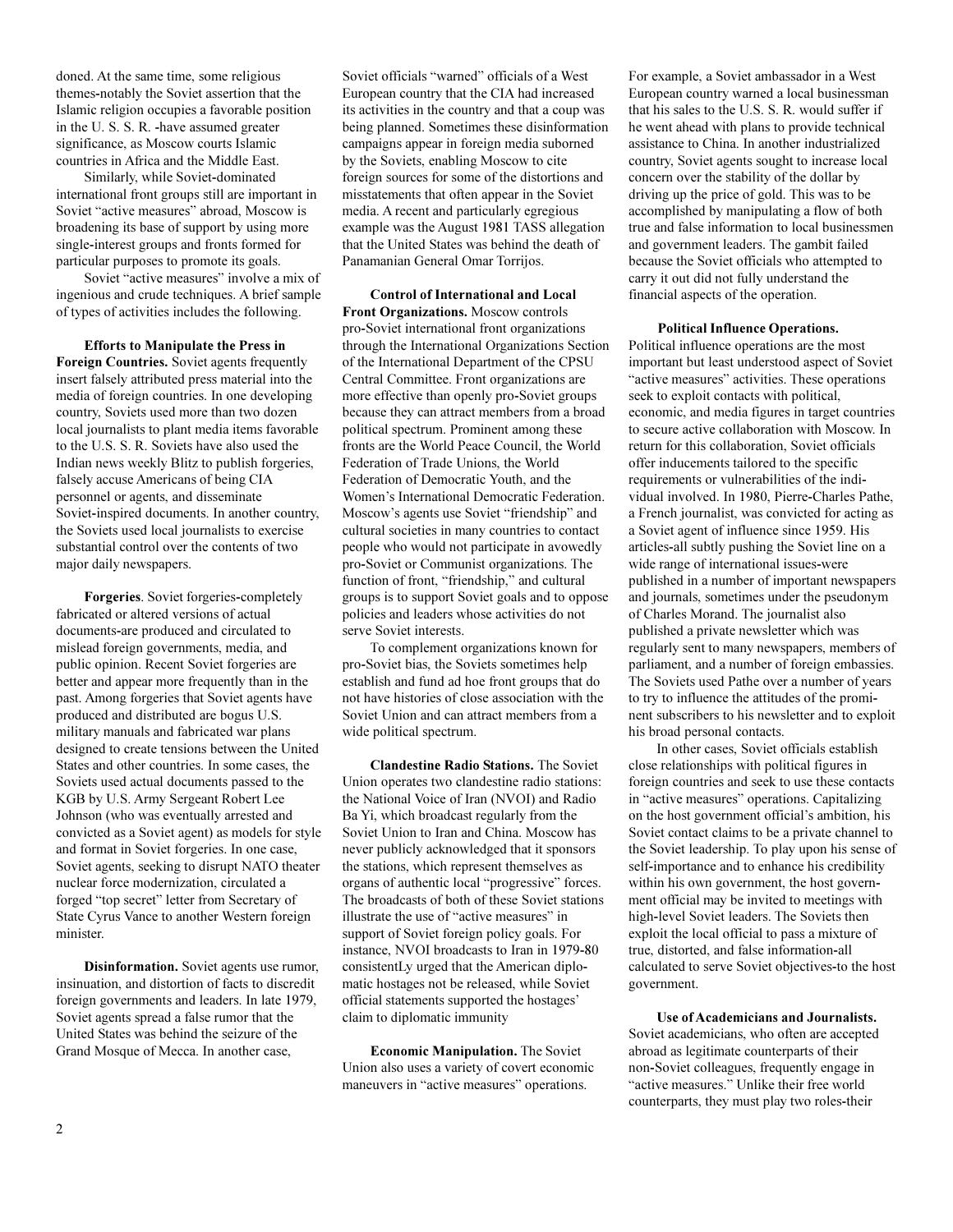legitimate academic pursuit of knowledge for .its own sake and their political activities on behalf of the Kremlin. Soviet academicians are obliged to obey instructions from bodies which plan and control Soviet "active measures" activities. Similarly, Soviet journalists often engage in "active measures" operations in addition to serving as representatives of Soviet news agencies. One KGB officer in an industrialized country used his journalistic cover to pass forgeries, as well as to publish numerous propaganda articles aimed at influencing the media of the host country.

#### **Case Studies**

**The Soviet Anti-TNF Modernization**

**Campaign in Europe.** The Soviet campaign in Europe against NATO TNF modernization is a good illustration of Soviet use of "active" measures." After a long and unprecedented buildup of Soviet military strength in Europe, including the deployment of new SS-20 nuclear missiles targeted on Western Europe, the NATO ministers in December 1979 decided to modernize NATO's TNF capabilities. The Soviets immediately began an ongoing, intensive campaign to develop an environment of public opinion opposed to the NATO decision. (Of course, not all opposition to the TNF modernization decision is inspired by the Soviet Union or its "active measures" activities.)

In this campaign, Soviet diplomats in European countries pressured their host governments in many ways. In one European country, the Soviet ambassador met privately with the Minister of Commerce to discuss the supply and price of oil sold by the Soviet Union to that country. During the discussion, the ambassador gave the minister a copy of Leonid Brezhnev's Berlin speech dealing with TNF He suggested that if the host government would oppose TNF modernization, the Soviet Ministry of Foreign Affairs might persuade the Soviet Ministry of Foreign Trade to grant more favorable oil prices.

Moscow has spurred many front groups to oppose the TNF decision through well-publicized conferences and public demonstrations. To broaden the base of the anti-TNF campaign, front groups have lobbied non-Communist participants, including antinuclear groups, pacifists, environmentalists, and others. In some eases, the activities of these broad front groups have been directed by local Communist parties. Soviets have predictably devoted the greatest resources to these activities in NATO countries where opposition to the TNF modernization decision is strongest.

In the Netherlands, for example, the Communist Party of the Netherlands (CPN) has set up its own front groupDutch Christians for Socialism. In November 1980, the Dutch Joint Committee-Stop the Neutron Bomb-Stop the Nuclear Armament Race," which has ties to the CPN, sponsored an international forum against nuclear arms in Amsterdam. The forum succeeded in attracting support from a variety of quarters, which the CPN is exploiting in its campaign to prevent final parliamentary approval of the TNF decision.

**The Soviet Campaign Against Enhanced Radiation Weapons (ERW).** The Soviets, throughout 1977 and early 1978, carried out one of their largest, most expensive, and best orchestrated "active measures" campaigns against enhanced radiation (neutron) weapons. (Again, not all opposition to the U.S. decision to produce the enhanced radiation weapon is Soviet inspired.)

This Soviet campaign has had two objectives: first, to halt deployment of ERW by NATO; second, to divide NATO, encourage criticism of the United States, and divert Western attention from the growing Soviet military buildup and its threat to Western Europe and the world.

\* Phase one occurred throughout the summer of 1977. The Soviets staged an intense propaganda blitz against ERW and the United States, involving numerous demonstrations and protests by various "peace councils" and other groups. This phase culminated in a Sovietproclaimed international "Week of Action."

\* Phase two began in January 1978 with Soviet propaganda exploitation of a letter from Leonid Brezhnev to Western heads of government warning that production and deployment of ERW constituted a serious threat to detente. A barrage of similar letters from members of the Supreme Soviet went to Western parliamentarians. Soviet trade union officials forwarded parallel messages to Western labor counterparts.

\* Phase three came in early 1978 with a series of Soviet-planned conferences, under different names and covers, designed to build up the momentum of anti-ERW pressure for the U.N. Special Session on Disarmament of May-June 1978. These meetings and conferences, held throughout February and March, were organized either by the World Peace Council or jointly sponsored with established and recognized independent international groups.

The Soviet campaign succeeded in complicating allied defense planning and focusing criticism on the United States. A top Hungarian Communist Party official wrote that "the political campaign against the neutron bomb was one of the most significant and successful since World War Two." The propaganda campaign did not end in 1978; it was incorporated into the anti-TNF effort. With the recent U.S. decision to proceed with ERW production, the Soviets have begun a new barrage of propaganda and related "active" measures."

**Soviet "Active Measures" Toward El Salvador.** Complementing their overt public support for the leftist insurgency in El Salvador, the Soviets have also engaged in a global "active measures" campaign to sway public opinion. These activities include a broad range of standard techniques, including forgeries, disinformation, attempted manipulation of the press, and use of front groups. The obvious dual purpose has been to increase support for the insurgency while trying to discredit U.S. efforts to assist the Government of El Salvador.

In 1980, Salvadoran leftists met in Havana and formed the United Revolutionary Directorate (DRU), the central political and military planning organization for the insurgents. During the same period, the Salvadoran Revolutionary Democratic Front (FDR) was established, with Soviet and Cuban support, to represent the leftist insurgency abroad. The FDR and DRU work closely with Cubans and Soviets, but their collaboration is often covert.

The FDR also supported the establishment of Salvadoran solidarity committees in Western Europe, Latin America, Canada, Australia, and New Zealand. These solidarity committees have disseminated propaganda and organized meetings and demonstrations in support of the insurgents. Such committees, in cooperation with local Communist parties and leftist groups, organized some 70 demonstrations and protests between mid-January and mid-March 1981 in Western Europe, Latin America, Australia, and New Zealand.

The FDR and DRU are careful to conceal the Soviet and Cuban hand in planning and supporting their activities and seek to pass themselves off as a fully independent, indigenous Salvadoran movement. These organizations have had some success in influencing public opinion throughout Latin America and in Western Europe. The effort of the insurgents to gain legitimacy has been buttressed by intense diplomatic activity on their behalf. For example, at the February 1981 nonaligned movement meeting in New Delhi, a 30-man Cuban contingent, cooperating closely with six Soviet diplomats, pressed the conference to condemn U.S. policy in El Salvador.